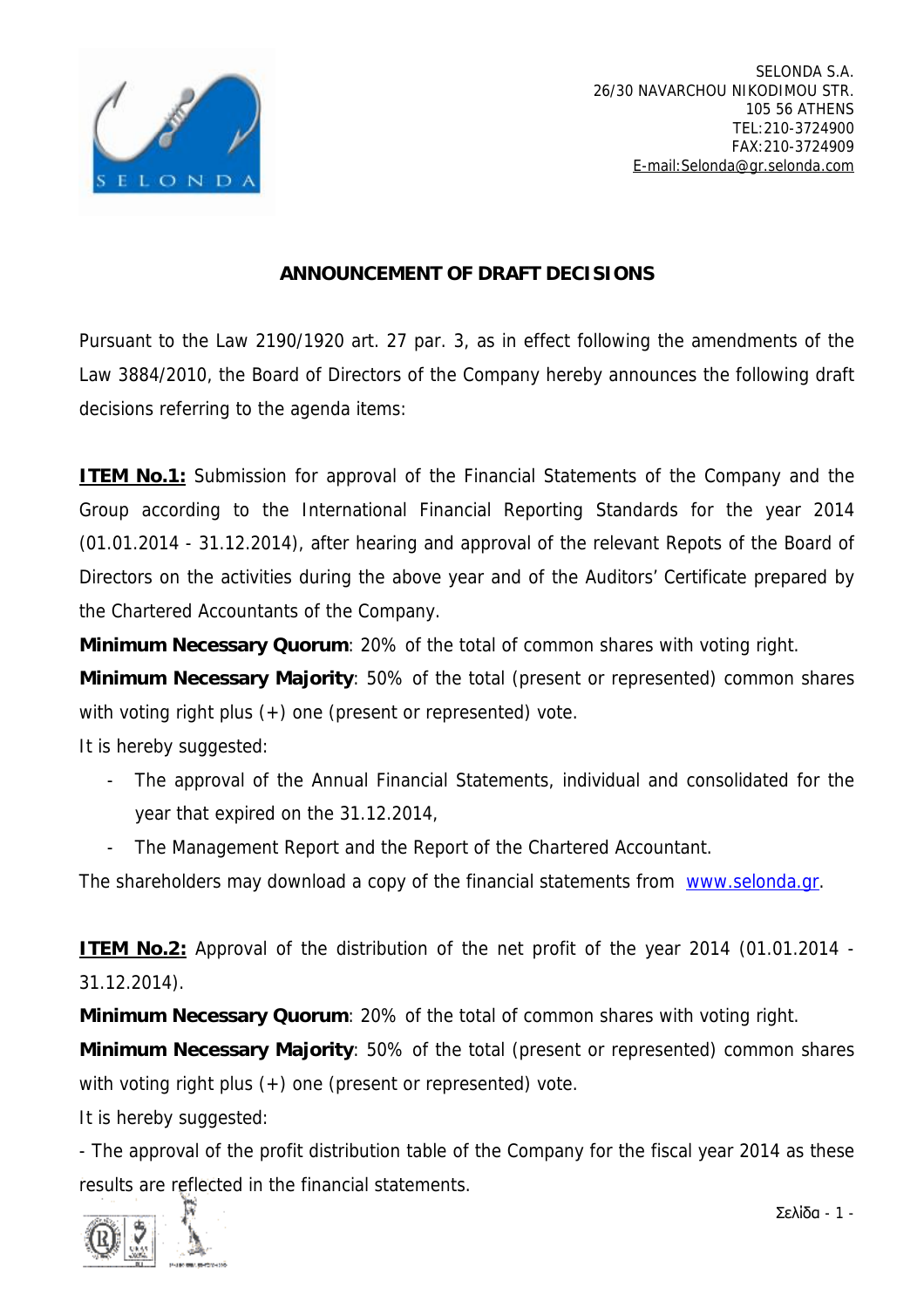

**ITEM No.3:** Acquittal of all members of the Board of Directors as well as of the Auditors from any compensation liability for the management of the affairs of the Company, the drafting and the review of the financial statements of the Company for the year 2014 (01.01.2014 - 31.12.2014).

**Minimum Necessary Quorum**: 20% of the total of common shares with voting right.

**Minimum Necessary Majority**: 50% of the total (present or represented) common shares with voting right plus (+) one (present or represented) vote.

It is hereby suggested:

- The approval of the financial statements of the Company for the year 2014 (01.01.2014 - 31.12.2014).
- The acquittal of the Chartered Accountants from any liability for their activities during the closed fiscal year of 2014.

**ITEM No.4:** Appointment of the Company's Regular and Substitute Auditors for auditing the financial statements of the Company and its Group for the fiscal year 2015 (01.01.2015 - 31.12.2015) and approval of their fees.

**Minimum Necessary Quorum**: 20% of the total of common shares with voting right.

**Minimum Necessary Majority**: 50% of the total (present or represented) common shares with voting right plus (+) one (present or represented) vote.

It is hereby suggested for the current fiscal year 2015:

- The election of Chartered Accountants from **GRANT THORNTON**.

-The settlement of their fees according to the law.

**ITEM No.5:** Approval of remuneration and compensation paid to the members of the Board of Directors for their presence and participation at the meetings of the Board during the year 2014 and pre-approval of the remuneration and compensation to be paid to the members of

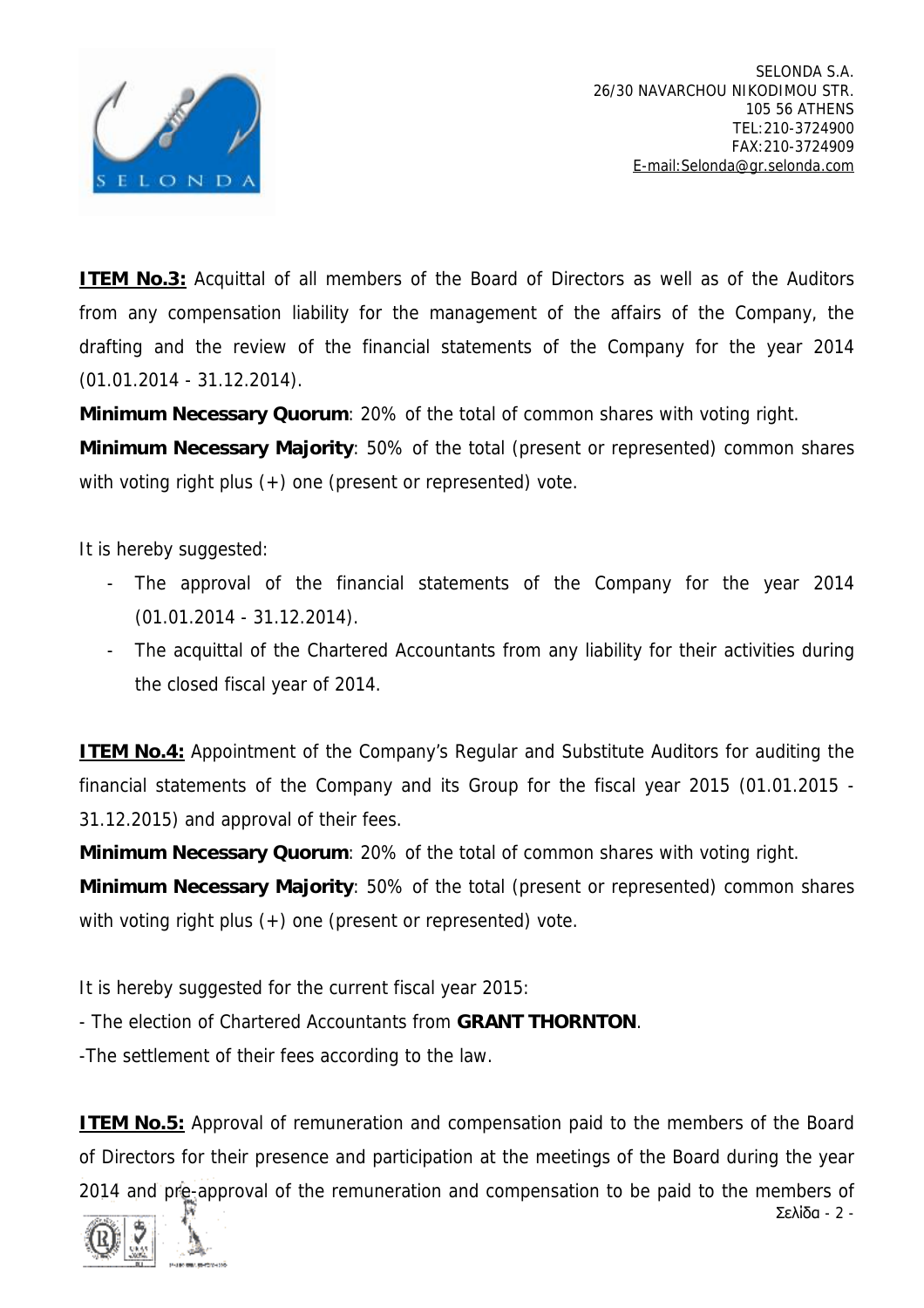

the Board of Directors for the year 2015, according to articles 24 of the Law 2190/1920 and 5 of the Law 3016/2002.

**Minimum Necessary Quorum**: 20% of the total of common shares with voting right. **Minimum Necessary Majority**: 50% of the total (present or represented) common shares with voting right plus (+) one (present or represented) vote.

It is hereby suggested:

- The approval of the remuneration package paid to the members of the Board for the fiscal year 2014, amounts pre–approved by the decision of the Ordinary General Shareholder's Meeting of the 03.07.2014 as they have been changed by the decision of the Board at 29.10.2014.

-The pre-approval of the remuneration package of the members of the Board for the fiscal year 2015.

**ITEM No.6:** Granting permission according to article 23 par. 1 of the Law 2190/1920 to the members of the Board of Directors and to General Managers of the Company to participate in the Boards of Directors or the management of other subsidiary or affiliate companies that pursue same or similar objectives to the Company's scope (related in the meaning of art. 42e par. 5 of Law 2190/1920).

**Minimum Necessary Quorum**: 20% of the total of common shares with voting right.

**Minimum Necessary Majority**: 50% of the total (present or represented) common shares with voting right plus (+) one (present or represented) vote.

The granting of the said permission is hereby suggested.

**ITEM No.7:** a) Approval of the deeds of quarantee executed by the Board of Directors, between the Company and the Banks in favour of subsidiaries and affiliate companies of the

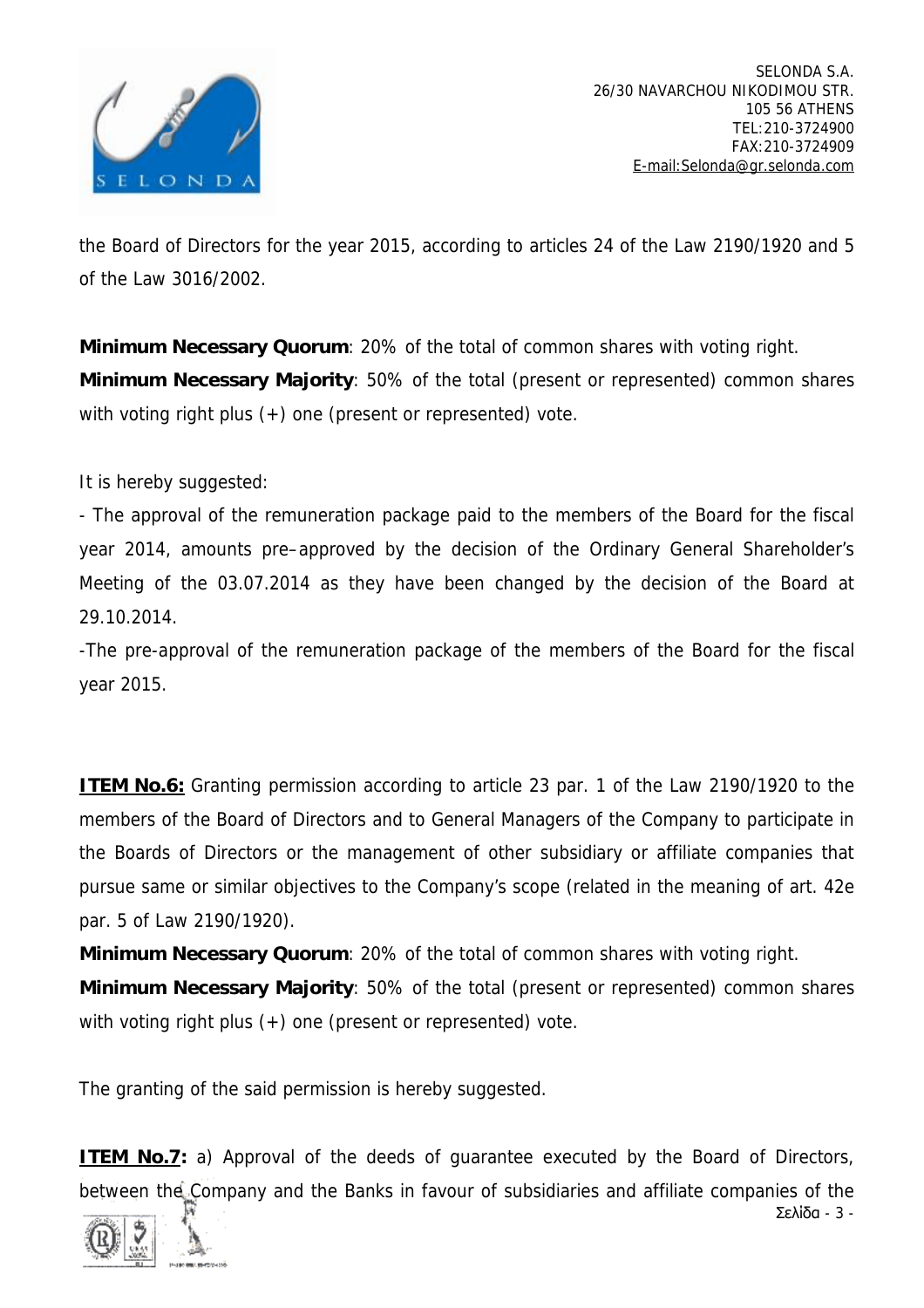

Σελίδα - 4 -

Group pursuant to Art. 23a of the Law 2190/1920 during the second semester of the fiscal year 2014 and during the first semester of the fiscal year 2015. b) Approval of Contracts and Agreements pursuant to Art. 23a of the Law 2190/1920.

**Minimum Necessary Quorum**: 20% of the total of common shares with voting right.

**Minimum Necessary Majority**: 50% of the total (present or represented) common shares with voting right plus (+) one (present or represented) vote.

It is hereby suggested:

- The approval of the deeds of guarantee of the Company to the Banks and fiduciary institutions in favour of subsidiary and affiliate companies pursuant to article 23a of the Law 2190/1920.
- The approval of Contracts and Private Agreements falling within the scope of article 23a of the Law 2190/1920.

**ITEM No.8:** Approval of the agreements that refer to the rehabilitation procedure of the company "DIAS AQUACULTURE SA".

**Minimum Necessary Quorum**: 20% of the total of common shares with voting right.

**Minimum Necessary Majority**: 50% of the total (present or represented) common shares with voting right plus (+) one (present or represented) vote.

It is hereby suggested:

The approval of the agreements that refer to the rehabilitation procedure of the company "DIAS AQUACULTURE SA" pursuant to articles 106b και 106h of the Law 3588/2007 that have been agreed between the company "DIAS AQUACULTURE SA" and some of its creditors. The Company participates at the agreements as the third part.

**ITEM No.9:** Increase of the share capital of the Company through the contribution in kind of the assets of the company "DIAS AQUACULTURE SA", issuance of new common nominal

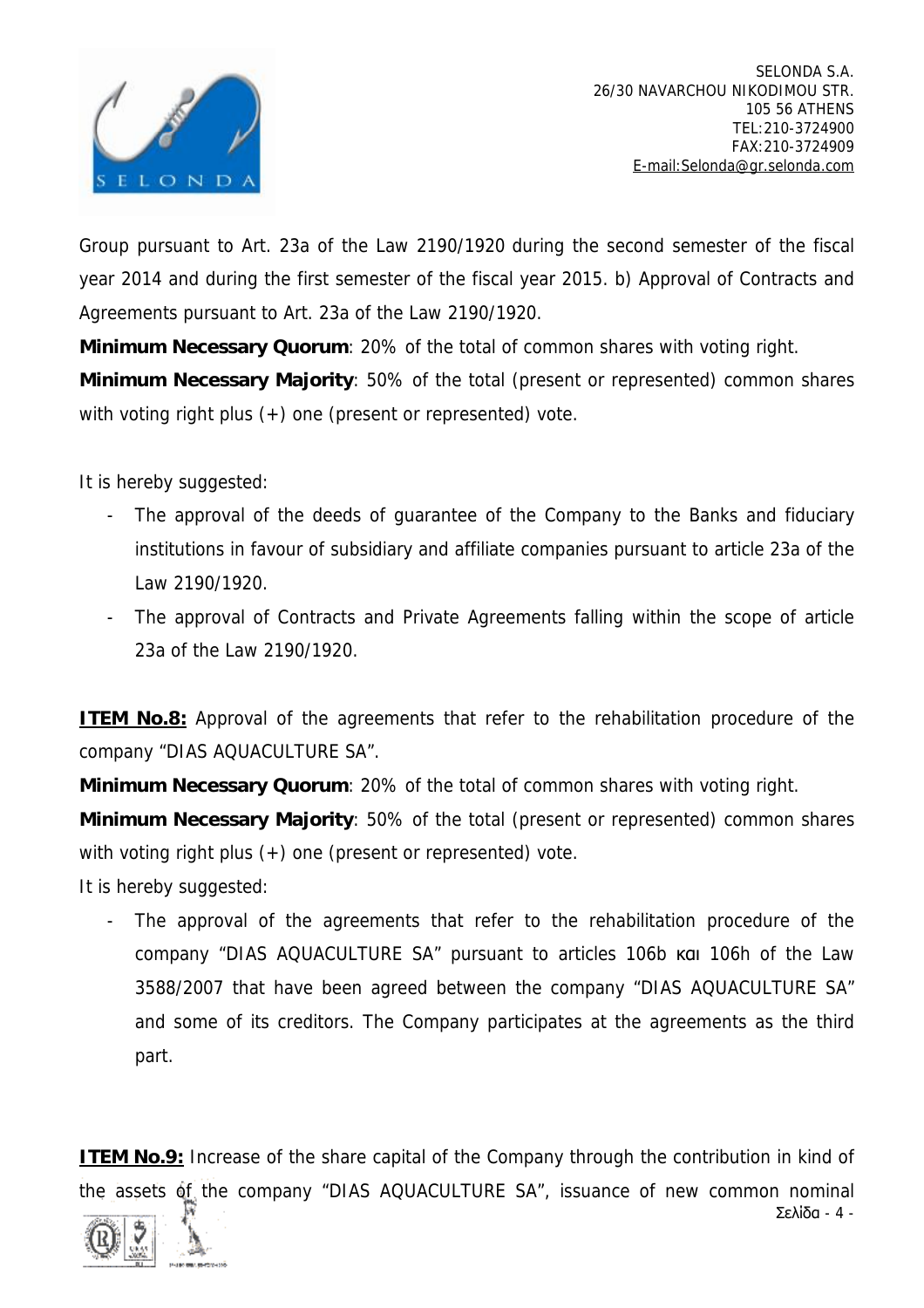

SELONDA S.A. 26/30 NAVARCHOU NIKODIMOU STR. 105 56 ATHENS TEL:210-3724900 FAX:210-3724909 [E-mail:Selonda@gr.selonda.com](mailto:E-mail:Selonda@gr.selonda.com)

Σελίδα - 5 -

shares and waiving the preemptive rights of the existing shareholders of the Company in favour of the company "DIAS AQUACULTURE SA". Granting authorisation to the Board of Directors for the further specification of the terms of the increase, its implementation and the trading of the new shares of the Company at the Athens Stock Exchange. Amendment of article 5 of the Statutes of the Company.

**Minimum Necessary Quorum**: 66,6% of the total of common shares with voting right.

**Minimum Necessary Majority**: 66,6% of the total (present or represented) common shares with voting right plus  $(+)$  one (present or represented) vote.

It is hereby suggested:

- The increasing of the share capital of the Company through the contribution in kind of the assets of the company "DIAS AQUACULTURE SA", issuance of new common nominal shares and waiving the preemptive rights of the existing shareholders of the Company in favour of the company "DIAS AQUACULTURE SA", pursuant to articles 106b και 106h of the Law 3588/2007, as it has been agreed between the company "DIAS AQUACULTURE SA" and some of its creditors and the Company participates at this agreement as the third part.

This agreement must be approved (as there is a conditional acceptance) by a) the Ordinary (Annual) Assembly of the Shareholders, b) the responsible authorities, c) the court decision. Particularly, as the agreement has been accomplished and as it has been approved by the court, it is suggested the increasing of the share capital of the Company by 12.378.594,00  $\epsilon$ , through the contribution in kind of the assets of the company "DIAS AQUACULTURE SA" and through the partial contribution of its liability, pursuant to articles 106b και 106h of the Law 3588/2007, by the issuance of 41.261.980 new common nominal shares which its value amounts to 0,30  $\epsilon$ , and waiving the preemptive rights of the existing shareholders of the Company in favour of the company "DIAS AQUACULTURE SA".

Finally, as a result of the proposed increasing there will be an addition to the article 5 of the Statutes of the Company as below:

*"Due to the decision of the Extraordinary Assembly of the Shareholders, the share capital of the Company has been increased by … € through the contribution in kind of the assets of* 

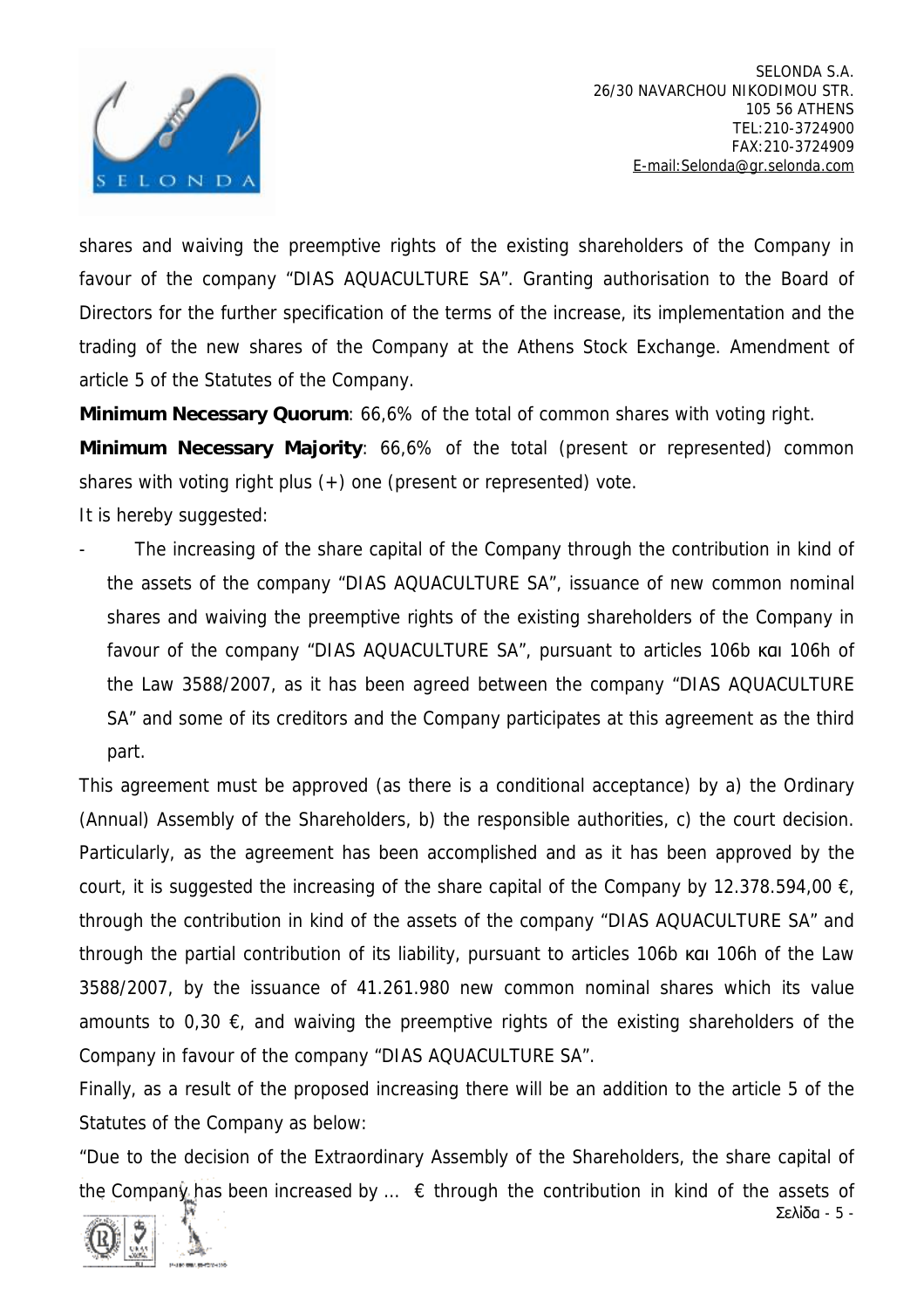

*the company "DIAS AQUACULTURE SA" and through the partial contribution of its liability, pursuant to article 106h of the Law 3588/2007, by waiving the preemptive rights of the existing shareholders and by the issuance of 41.261.980 new common nominal shares which*  its value amounts to 0,30  $\epsilon$ . As a result of this increasing the share capital of the Company is *amounts to …€, divided to … new common nominal shares which its value amounts to 0,30 €"* 

The granting authorisation to the Board of Directors for the further specification of the terms of the increase, its implementation and the trading of the new shares of the Company at the Athens Stock Exchange.

**ITEM** No.10: a) Approval of the agreements of the bonds loans of a total value of one hundred and ten million Euros (€110.000.000,00) for the partial refinancing of the Company, b) Approval of the agreements securing the claims arising from the bond loans.

**Minimum Necessary Quorum**: 20% of the total of common shares with voting right.

**Minimum Necessary Majority**: 50% of the total (present or represented) common shares with voting right plus (+) one (present or represented) vote.

It is hereby suggested:

- The approval of the final agreements of the bonds loans of a total value of one hundred and ten million Euros (€110.000.000,00) for the partial refinancing of the Company, that has been agreed by the extraordinary General Assembly of the Shareholders on 11.09.2014.
- The approval of the agreements securing the claims arising from the bond loans.

**ITEM No.11:** Miscellaneous announcements.